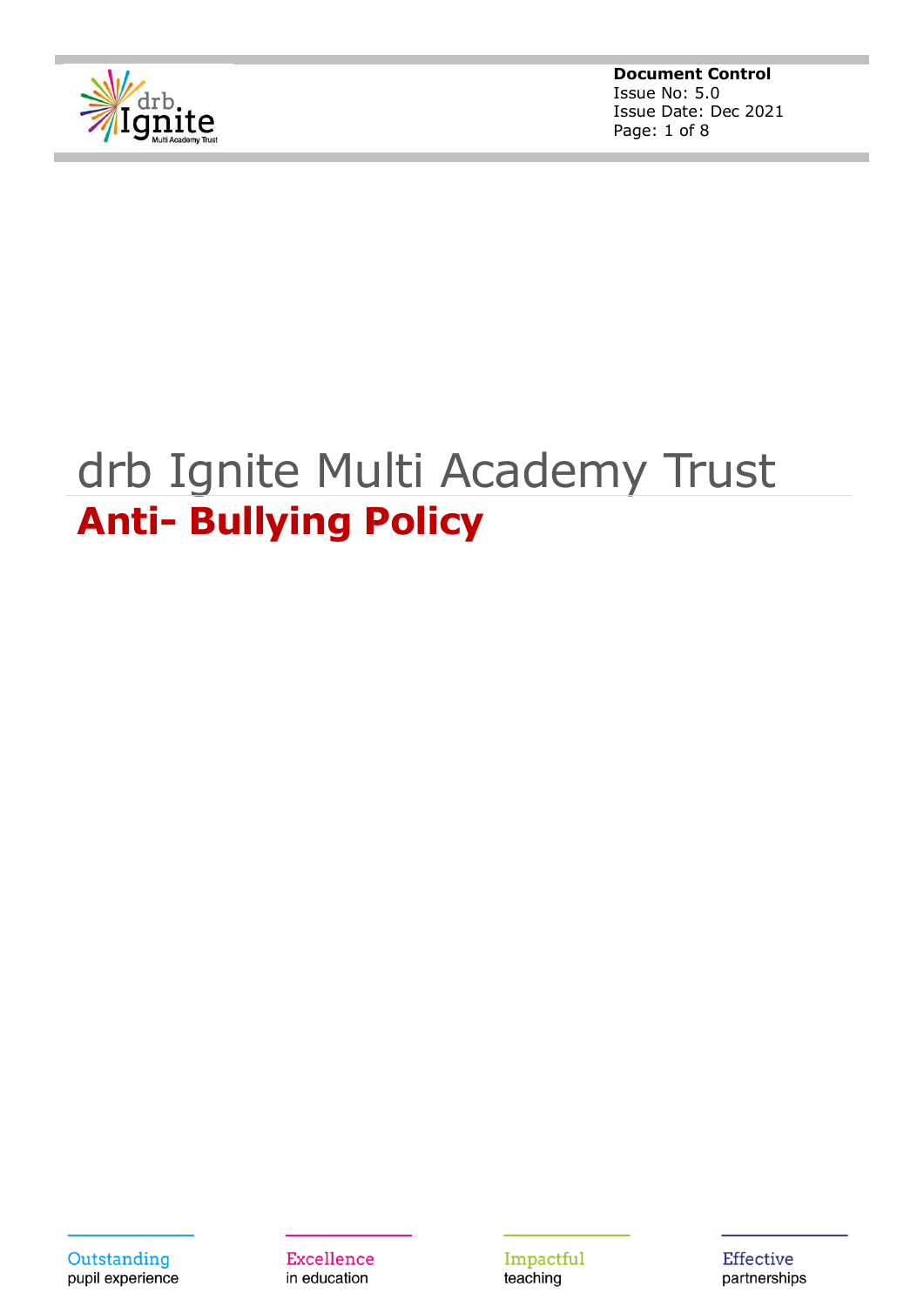

## **Statement of Intent**

The Trust is committed to providing a warm, caring and safe environment for all pupils so that they can learn and play in a relaxed and secure environment. Bullying of any kind is unacceptable and will not be tolerated. All incidents of bullying are taken seriously. Everyone has the right to be treated with respect and pupils who are bullying others need to learn different ways of behaving. At the Trust, we acknowledge that bullying does happen from time to time. It would be unrealistic to claim that it does not. However, when bullying occurs, incidents will be dealt with promptly and effectively in accordance with this Policy.

To support this the Trust aims to ensure:

- it meets the legal requirement to have an anti-bullying policy in place
- it works closely with other professional agencies to ensure that children stay safe in line with *Keeping Children Safe in Education (KCSiE) 2021*
- Trustees, staff, pupils and parents share an understanding of bullying and its potential impact
- Trustees and staff know the Trust Policy on bullying and consistently and swiftly follow it when bullying is reported
- pupils and parents know what the Trust policy is on bullying and what they should do if bullying occurs.
- pupils and parents are assured that they will be supported when bullying is reported
- whole Trust initiatives and proactive teaching strategies are used to reduce the opportunities for bullying
- a positive, caring ethos is created across all learning environments where everyone can work, play and express themselves, free from the fear of being bullied.

### **What is bullying?**

The Trust has adopted the following definition of bullying:

*Bullying is any deliberate, hurtful, upsetting, frightening or threatening behaviour by an*  individual or a group towards another person. It is repeated over a period of time and it *is very difficult for the victims to defend themselves. Bullying is mean and results in worry, fear, pain and distress to the victim.*

#### **Bullying can be:**

- **Emotional -** being unfriendly, excluding, tormenting (e.g. threatening gestures like ridicule and humiliation)
- **Verbal -** name-calling, sarcasm, spreading rumours, threats, teasing, making rude remarks, making fun of another person
- **Physical** pushing, kicking, hitting, pinching, throwing stones, biting, spitting, punching or any other form of aggression or violence
- **Racist -** racial taunts, graffiti, gestures, making fun of culture or religion

Excellence in education

Impactful teaching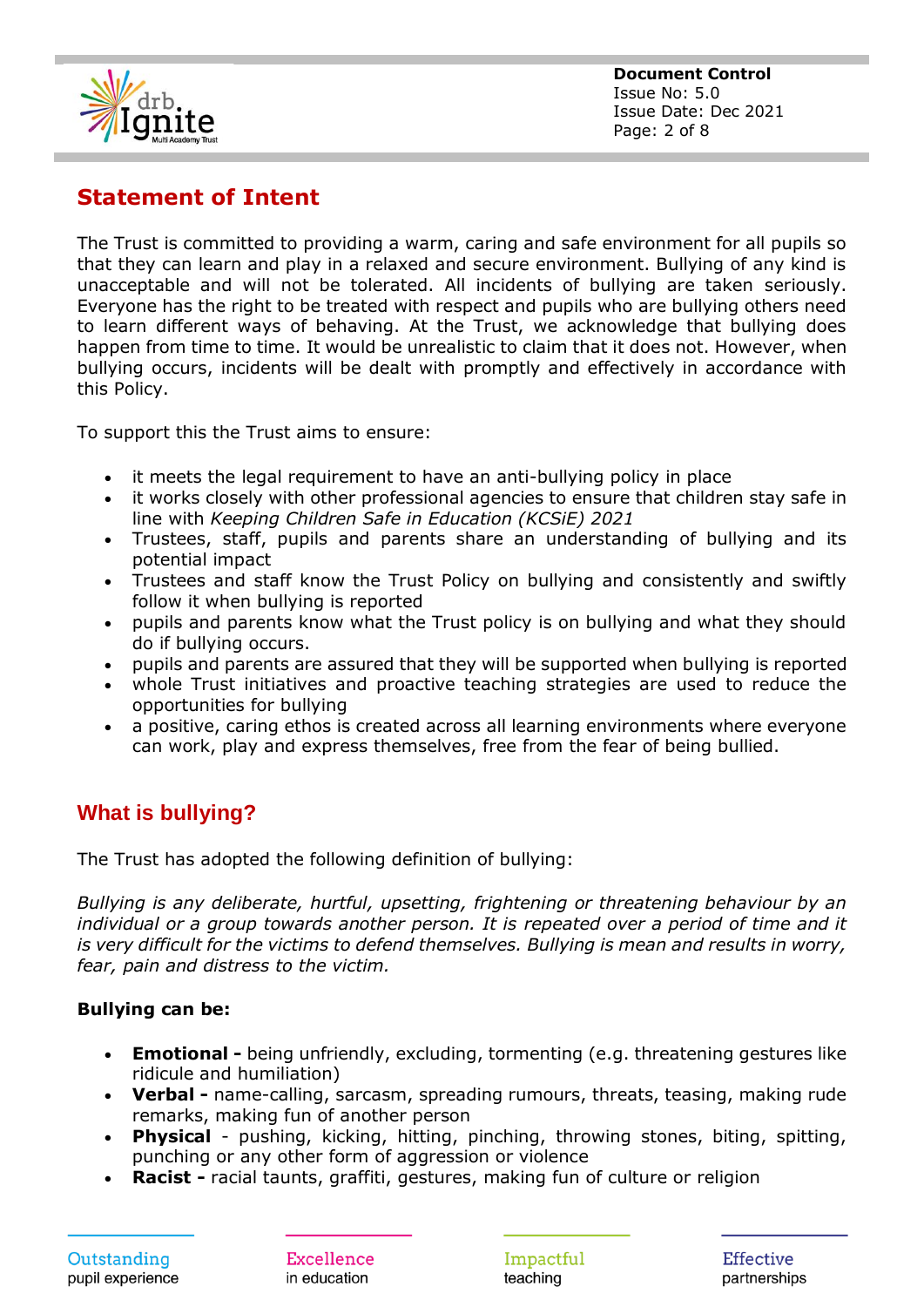

**Document Control** Issue No: 5.0 Issue Date: Dec 2021 Page: 3 of 8

- **Sexual -** unwanted physical contact or sexually abusive, sexist comments
- **Homophobic -** because of/or focusing on the issue of sexuality
- **Online/cyber -** setting up hate websites, sending offensive text messages, emails and/or abusing the victims via their mobile phones. NB. The Trust has a separate policy for Cyber Bullying
- **Any unfavourable or negative comments**, gestures or actions made to someone relating to their disability or special educational needs.

#### **Bullying is not:**

Bullying is not the odd occasion of falling out with friends, name calling, arguments or the occasional trick or joke played on someone. It is bullying if it is done several times on purpose (STOP) and over time. Pupils sometimes fall out or say things because they are upset. When occasional problems of this kind arise, it is not classed as bullying. It is an important part of children's development to learn how to deal with friendship breakdowns, the odd name calling or childish prank. All pupils must learn how to deal with these situations and develop social skills to repair relationships.

#### **Where might bullying happen?**

Bullying can happen anywhere in school. Bullying may also happen on the way to and from school. The Trust is concerned with pupil conduct and welfare outside as well as inside its school. The Trust will do what it can to address any bullying issues that occur off Trust premises.

In such cases, the headteacher is empowered, by law, to deal with such incidents but must do so in accordance with this Trust Policy.

The following steps may be taken:

- discussion with the local Community Police Officer
- discussion with head teachers of other schools whose pupils may be involved in bullying off the premises
- mapping out of safe routes to Trust schools for pupils
- meeting with parents
- sensitive talk to pupils about how to handle or avoid bullying outside school

#### **Signs of bullying:**

A pupil may indicate, by different signs or behaviours, that he/she is being bullied. All staff should be aware of possible signs and investigate further if a pupil:

- is frightened of walking to or from school
- changes their usual routine/route to school
- begins truanting

Excellence in education

Impactful teaching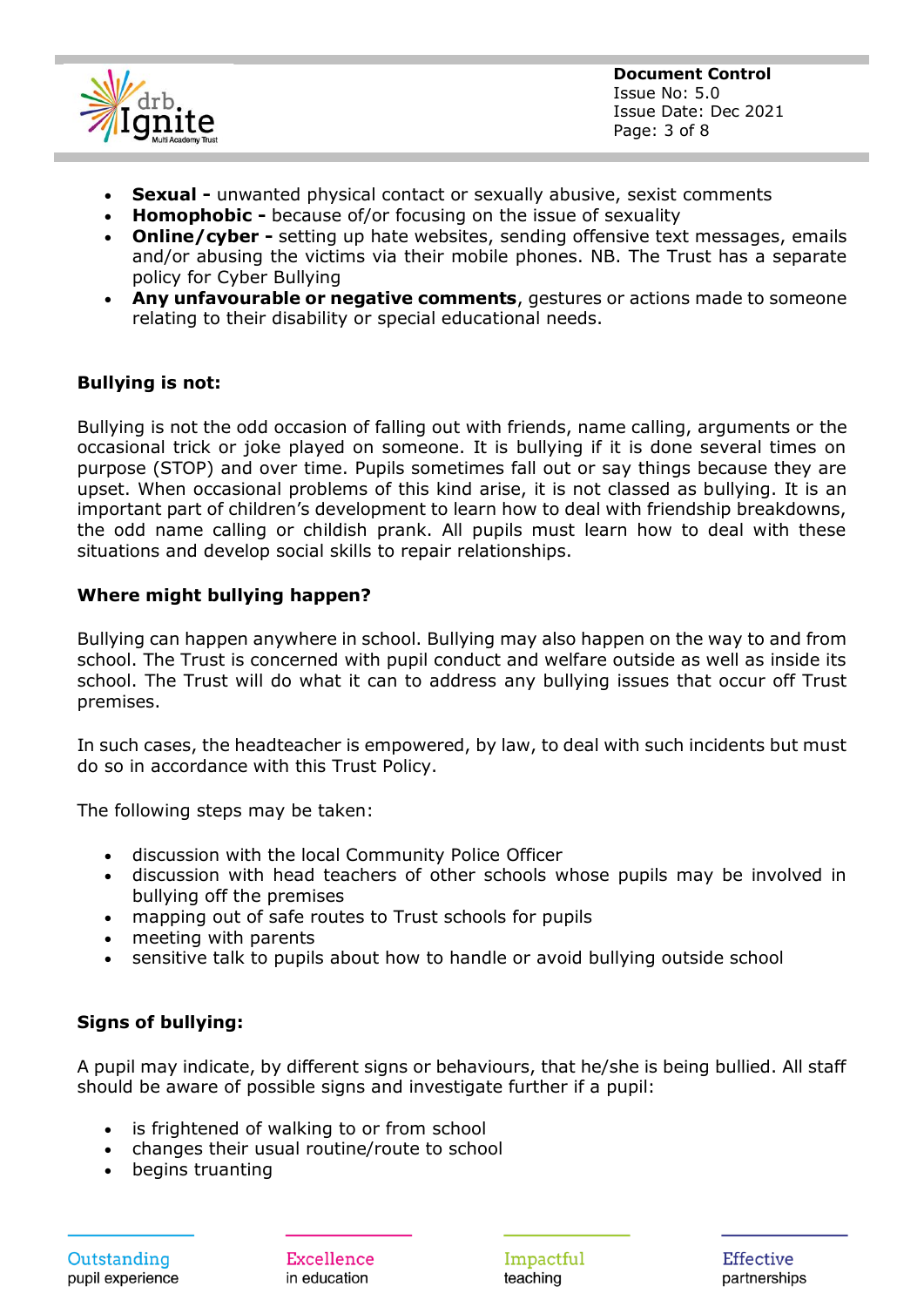

**Document Control** Issue No: 5.0 Issue Date: Dec 2021 Page: 4 of 8

- becomes withdrawn, anxious or lacking in confidence
- starts stammering
- attempts or threatens suicide or runs away
- cries themselves to sleep at night or has nightmares
- feels ill in the morning
- begins to under-perform in school work
- comes home with clothes torn or books damaged
- has possessions go "missing"
- asks for money or starts stealing money
- has dinner or other monies continually "lost"
- has unexplained cuts or bruises
- comes home starving (money/snack/sandwiches have been stolen)
- becomes aggressive, disruptive or unreasonable
- starts swearing or using aggressive language for no apparent reason
- is bullying other pupils or siblings
- stops eating
- is frightened to say what's wrong
- gives improbable excuses for any of the above

These signs could indicate a range of problems, but bullying should always be considered a possibility and should be taken seriously and investigated promptly.

#### **Supporting pupils:**

In Trust schools all pupils have the right to feel safe. Noone has the right to make them feel unhappy. If bullying is suspected, it is important for the pupil to remember that it is not their fault and there are people who can help. Pupils in Trust schools have considered the issue of bullying and the following represents some of their strategies:

- Keep on speaking out until someone listens and helps you.
- Never be afraid to tell an adult you can trust.
- Don't suffer in silence.
- Don't blame yourself for what is happening.
- Call a helpline.
- Try not to let the bully know that he/she is making you feel upset.
- Try to ignore them.
- Be assertive stand up to them, look at them directly in the eye, tell them to stop and mean it.
- Stay in a group, bullies usually pick on individuals.
- Get away as quickly as you can.
- If you are scared, ask a friend to go with you when you tell someone.
- If you don't feel you can talk to someone about it, write it down.
- When you tell an adult about the bullying give them as many facts as you can.
- Keep a diary of what's been happening and refer to it when you tell someone.

Excellence in education

Impactful teaching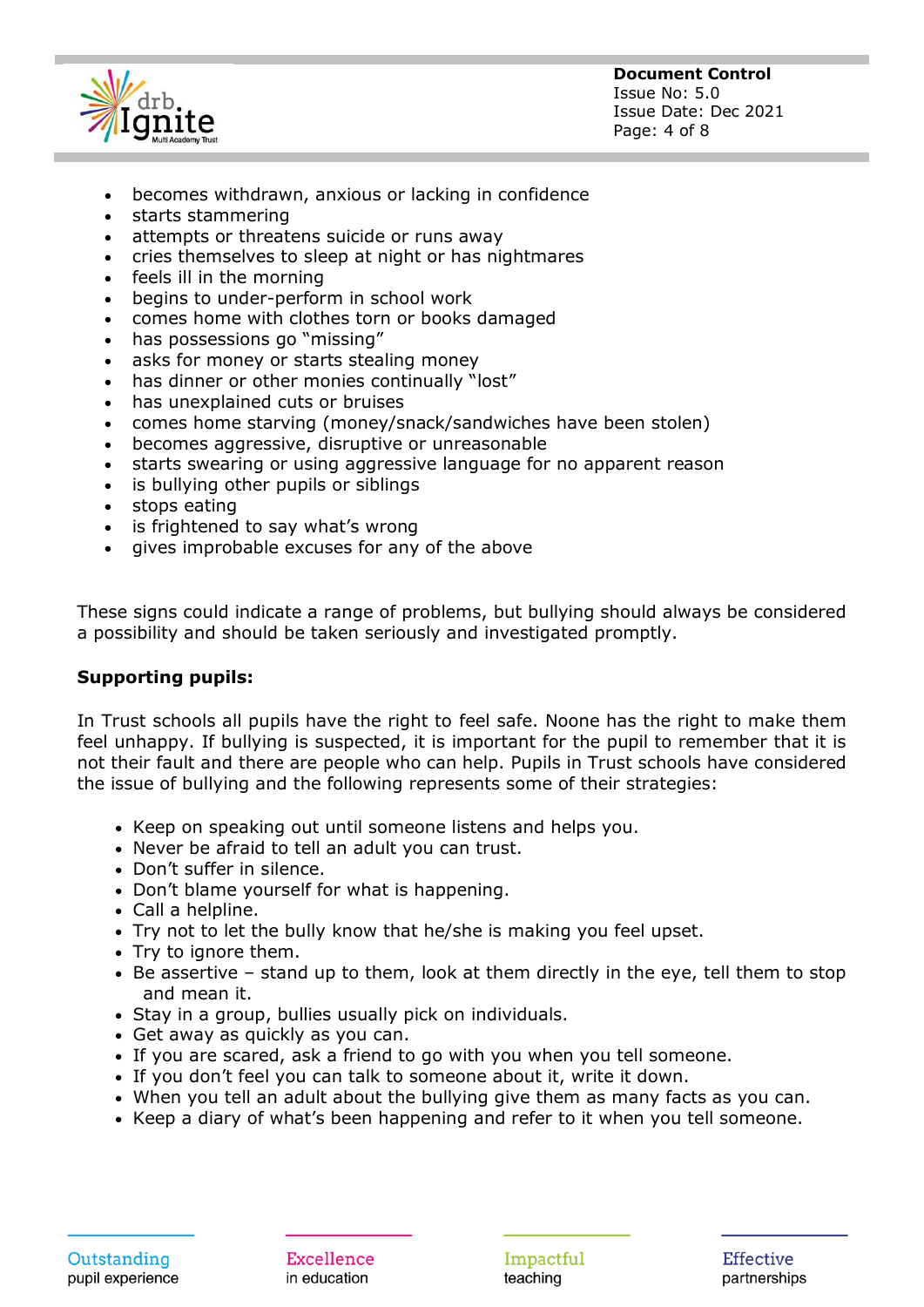

#### **Bullying of pupils with special educational needs and disabilities**

drb Ignite Multi Academy Trust is an inclusive Trust. As such it is fully committed to providing a secure, accepting, safe and stimulating environment where everyone is valued for who they are. Within Trust schools there are pupils who have a range of diverse and complex needs. Everyone in the Trust is aware that these pupils can be especially vulnerable to bullying and adults are always particularly vigilant.

High attainers, gifted or talented pupils can also be affected by bullying. Staff will treat this type of bullying as seriously and in the same way as any other type of bullying.

## **Procedure for reporting and responding to bullying incidents**

At Trust schools, all staff respond calmly and consistently to allegations and incidents of bullying. Every concern will be taken seriously and dealt with impartially and promptly. Staff will protect, listen to and support pupils whilst allegations and incidents are investigated and resolved.

The following step-by-step procedure will be used as guidance for reporting and responding to bullying allegations or incidents:

- Make all staff aware of bullying allegations and incidents.
- Staff ensure the victim(s) is safe and feels safe.
- Appropriate advice will be given to help the victim(s).
- Staff will listen and speak to all pupils involved about the incident separately.
- The problem will be identified, and possible solutions suggested.
- Staff will attempt to adopt a problem-solving approach.
- Appropriate action will be taken quickly to end the bullying behavior or threats of bullying.
- Staff will reinforce to the bully that their behaviour is unacceptable.
- The bully (bullies) may be asked to genuinely apologise. Other consequences may take place and appropriate sanctions applied.
- If possible, the pupils will be reconciled.
- An attempt will be made, and support given, to help the bully (bullies) understand and change behaviours.
- In cases of serious bullying, incidents will be recorded by staff on a standard incident report template.
- In serious cases parents will be informed and will be invited to come into School for a meeting to discuss the problem.
- After the incident has been investigated and dealt with, each case will be monitored to ensure repeated bullying does not take place.
- If necessary, the Trust's Safeguarding Lead, Social Services or police will be consulted.

Excellence in education

Impactful teaching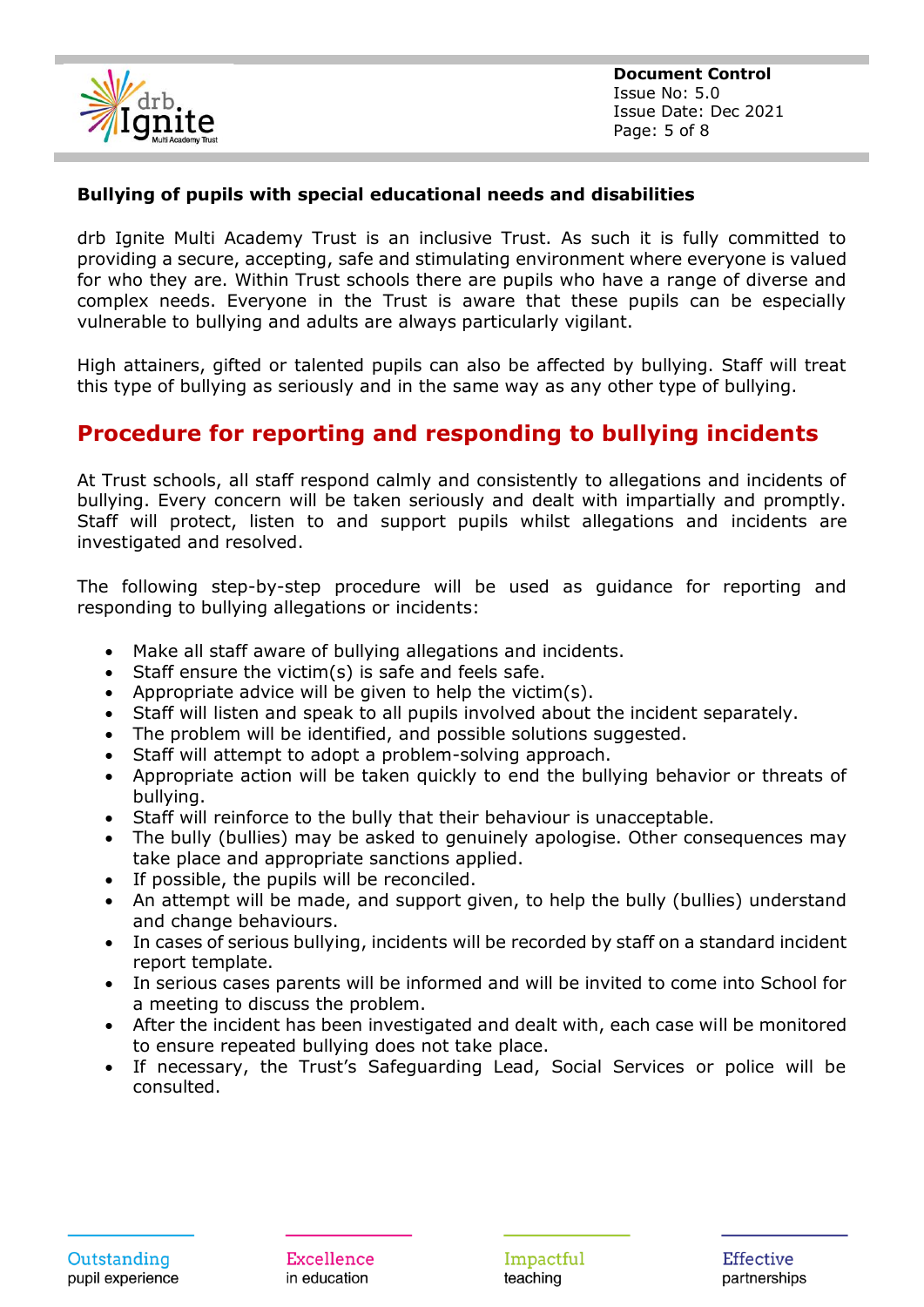

**Document Control** Issue No: 5.0 Issue Date: Dec 2021 Page: 6 of 8

#### **Sanctions**

The Trust considers the following as appropriate sanctions for bullying behaviours:

- Apology to the victim(s) verbally or in writing
- Loss of privileges
- Loss of playtime for a defined period
- Parents invited into school to discuss concerns
- Removal from classroom for a short period
- Report to the Headteacher or Deputy Headteacher
- Withdrawal from participation in a visit, club or event for a defined period
- Fixed term exclusion
- Permanent exclusion

## **Trust strategies for the prevention and reduction of bullying**

Whole Trust initiatives and proactive teaching strategies are used throughout the Trust to develop positive learning environments with the aim of reducing the opportunities for bullying to occur.

These include:

- Children's Safeguarding Boards in all Trust schools
- Regular questionnaires and surveys to monitor the extent of bullying and the effectiveness of the Trust's anti-bullying strategies
- Encouraging *pupil voice*
- Use of Trust Pupil Guarantee
- Marking national anti-bullying week as a high-profile event annually
- Awareness raising through regular anti-bullying assemblies
- PHSE curriculum from Reception to Year 6
- Use of *circle of friends* support networks where a small group of children volunteer to help and support an individual experiencing difficulty
- Use of drama activities and role-plays to help pupils be more assertive and teach them strategies to help them deal with bullying situations
- Playground improvements and initiatives
- Training of pupils to be *Playground Pals*
- Use of praise and rewards to encourage good behaviour
- Use of modelling of appropriate behaviours towards one another
- Organisation of anti-bullying training for staff

## **Monitoring and evaluation of the Policy**

To ensure this Policy is effective, it will be regularly monitored and evaluated. It may be supplemented by additional individual school procedures. Following review any amendments will be made to the Policy and everyone informed.

Excellence in education

Impactful teaching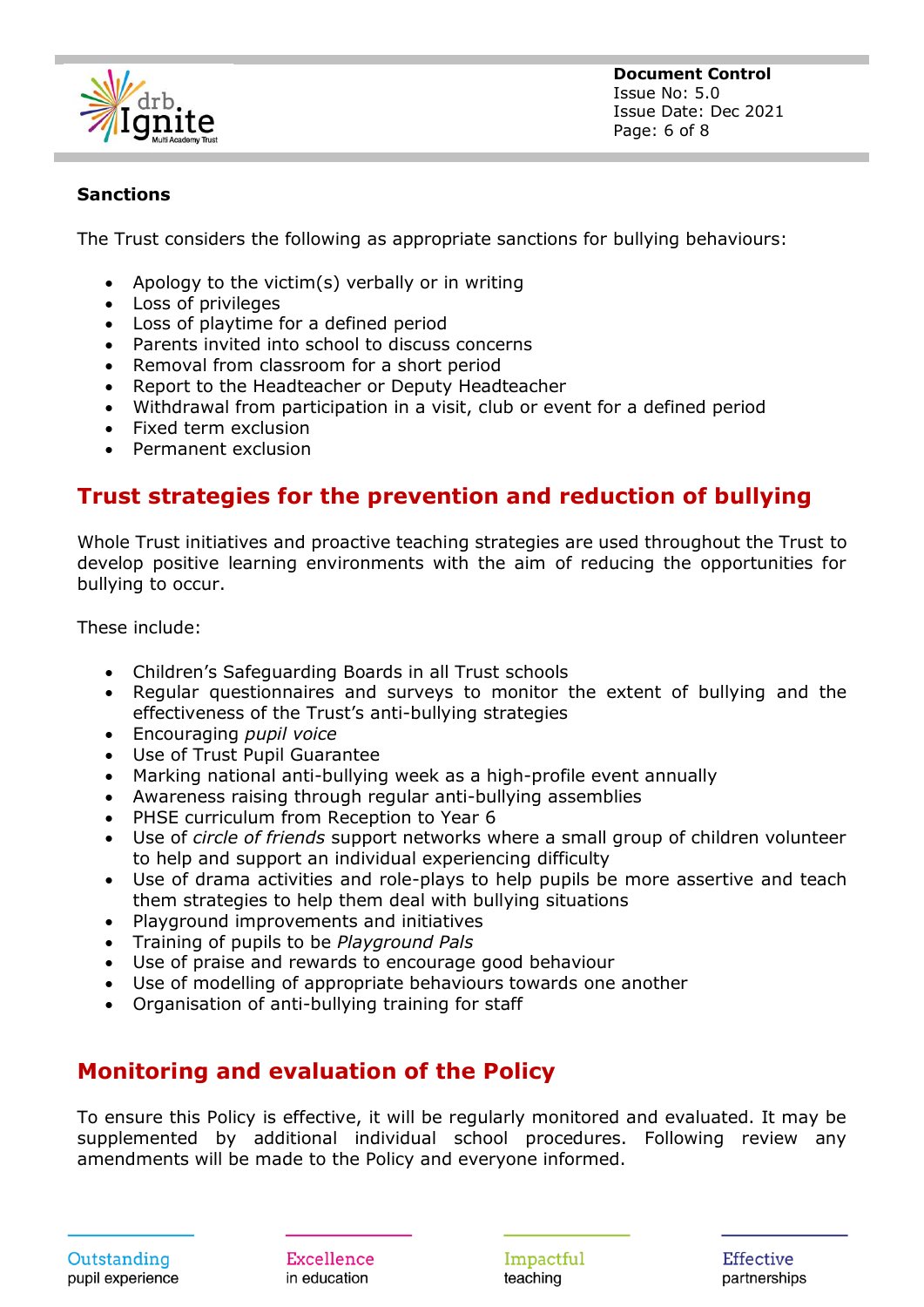

**Document Control** Issue No: 5.0 Issue Date: Dec 2021 Page: 7 of 8

## **Sources of further information, support and help**

There is a vast amount of information and guidance available about bullying. The following list is just a small selection of the support available for teachers, parents and pupils. Parents who feel their child may be being bullied should talk to the class teacher in the first instance. If they remain concerned they should contact the headteacher as soon as possible.

| <b>Name of</b><br>organisation                | <b>Telephone number Website</b>                                                                               |                                                   |  |
|-----------------------------------------------|---------------------------------------------------------------------------------------------------------------|---------------------------------------------------|--|
| <b>Act Against Bullying</b>                   | 0845 230 2560                                                                                                 | www.actagainstbullying.com                        |  |
| <b>Advisory Centre for</b><br>Education (ACE) | 0207 704 3370                                                                                                 | www.ace-ed.org.uk                                 |  |
| Anti-bully                                    | not available                                                                                                 | www.antibully.org.uk                              |  |
| <b>Anti-Bullying Alliance</b><br>(ABA)        | 0207 843 1901                                                                                                 | www.anti-bullyingalliance.org.uk                  |  |
| Anti-bullying Network                         | 0131 651 6103                                                                                                 | www.antibullying.net                              |  |
| Beatbullying                                  | 0845 338 5060                                                                                                 | www.beatbullying.org.uk                           |  |
| <b>Bully Free Zone</b>                        | 01204 454 958                                                                                                 | www.bullyfreezone.co.uk                           |  |
| <b>Bullying Online</b>                        | 020 7378 1446                                                                                                 | www.bullying.co.uk                                |  |
| <b>BBC</b>                                    | not available                                                                                                 | www.bbc.co.uk                                     |  |
| Childline                                     | 0800 1111 (helpline for<br>children)                                                                          | www.childline.org.uk                              |  |
| Kidscape                                      | 020<br>7730<br>3300<br>(general<br>enquiry<br>number)<br>08451<br>205<br>(helpline)<br>for<br>adults<br>only) | www.kidscape.org.uk<br>204 www.beyondbullying.com |  |
| <b>NSPCC</b>                                  | 0207 825 2500                                                                                                 | www.nspcc.org.uk                                  |  |
| <b>Parentline Plus</b>                        | 0808 800 2222                                                                                                 | www.parentlineplus.org.uk                         |  |
| The Children's Legal<br>Centre                | 0800 783 2187                                                                                                 | www.childrenslegalcentre.com                      |  |
| The Office of the<br>Children's Commissioner  | 0844 800 9113                                                                                                 | www.childrenscommissioner.org.uk                  |  |
| UK Government Website                         | not available                                                                                                 | www.direct.gov.uk                                 |  |
|                                               |                                                                                                               |                                                   |  |

**Excellence** in education

Impactful teaching